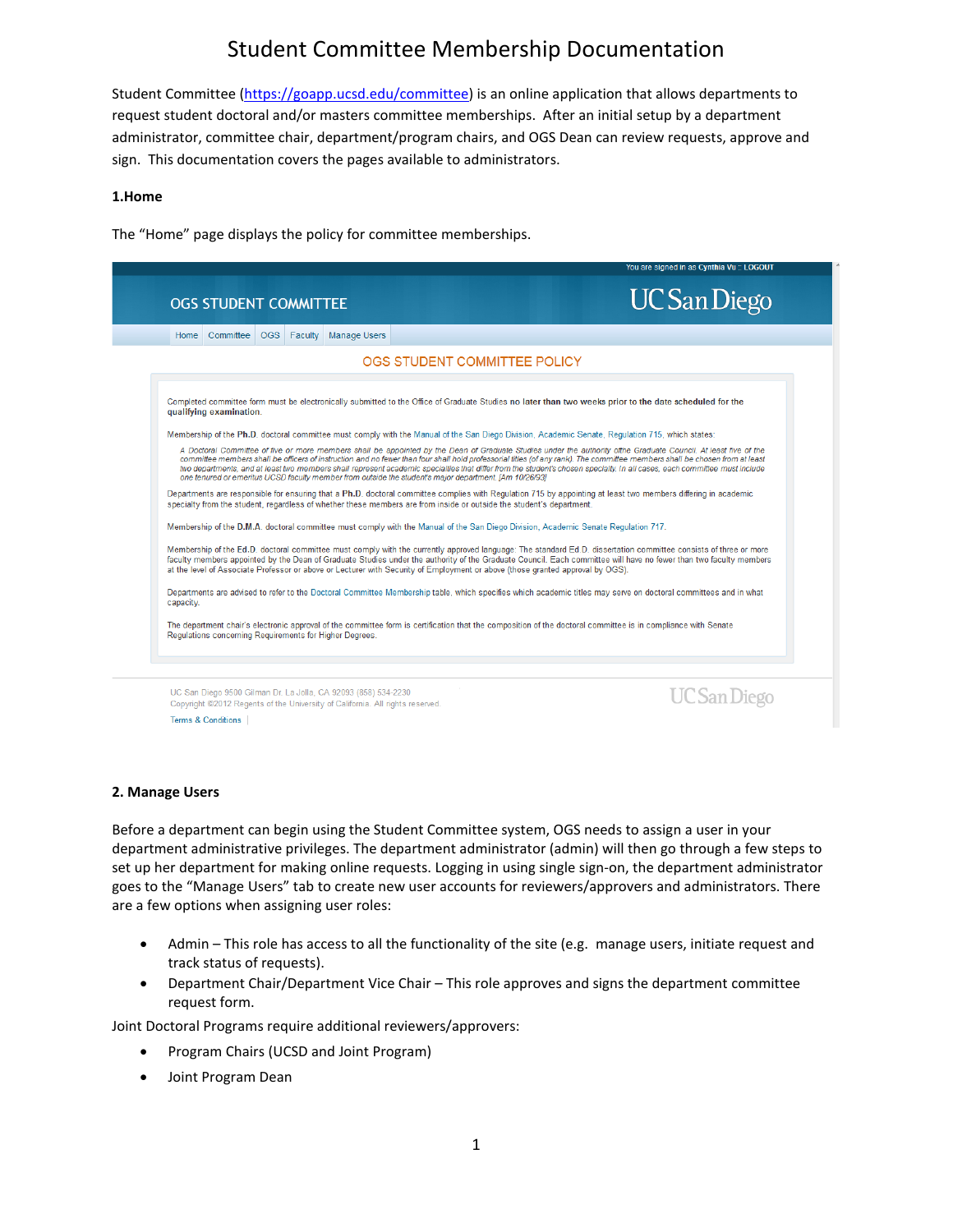| <b>Add/Edit User</b>                     |                                |
|------------------------------------------|--------------------------------|
| Email:                                   |                                |
| Department: BIOL<br>$\blacktriangledown$ |                                |
| Administrator: O No O Yes                |                                |
| Role:                                    |                                |
| <b>C</b> Department Chair                |                                |
| <b>C</b> Department Vice Chair           |                                |
| <b>Joint Doctoral Program</b>            |                                |
| O UCSD Program Chair                     |                                |
| SDSU Program Chair<br>$\odot$            |                                |
| SDSU Dean<br>∩                           |                                |
| <b>CSUSM Program Chair</b><br>$\odot$    |                                |
| <b>CSUSM Dean</b><br>⋒                   |                                |
|                                          |                                |
|                                          |                                |
|                                          |                                |
|                                          | <b>CANCEL</b><br><b>SURMIT</b> |

**NOTE:** Because the system relies on Single Sign On (SSO), the user's email must match their SSO email registration. For UCSD employees, blink directory will provide the correct email address. For affiliates, your department DSA should provide you with the email address that was used to register with the affiliate's account.

### **3. Committee**

The "Committee" tab is where you can fill out/initiate your requests and track status of your requests. By selecting "Committee Request", it will displays a list of current students. If you manage more than one departments/programs, you may switch by selecting the appropriate department from the Select Department dropdown.

To request a student's committee membership, select the student name in the left scrolled box. Then click on the committee type: Request for Master Committee or Request Doctoral Committee box. The form will appear.<br>
Sult of the southing Vullation and the southing Vullation and the southing Vullation and the southing Vullation and the

L FI

|                                          | <b>OGS STUDENT COMMITTEE</b>        |            |                |                                                                         |                  |                                  |                                                                                                                                                        |                    |               | <b>UC</b> San Diego   |
|------------------------------------------|-------------------------------------|------------|----------------|-------------------------------------------------------------------------|------------------|----------------------------------|--------------------------------------------------------------------------------------------------------------------------------------------------------|--------------------|---------------|-----------------------|
| Home                                     | Committee                           | <b>OGS</b> | Faculty        | <b>Manage Users</b>                                                     |                  |                                  |                                                                                                                                                        |                    |               |                       |
|                                          | <b>Committee Request</b>            |            |                |                                                                         |                  | <b>COMMITTEE MANAGEMENT TOOL</b> |                                                                                                                                                        |                    |               |                       |
|                                          | <b>Committee Status</b>             |            |                |                                                                         |                  |                                  |                                                                                                                                                        |                    |               |                       |
|                                          | <b>Select Department</b>            |            | <b>ANTH</b>    | Status: Current Student<br>$\left  \cdot \right $                       |                  | Committee Type: All              | Name or PID:<br>l vil                                                                                                                                  |                    | <b>Search</b> |                       |
|                                          | Asuncion Salmean, Sergio (NOAW) ^   |            | <b>STUDENT</b> |                                                                         |                  |                                  |                                                                                                                                                        |                    |               |                       |
| Baitzel, Sarah I (PHD)                   | Augsburger, Christina S (PHD)       |            |                | Name: Ellerby, Benjamin Adam                                            |                  |                                  | Major: AN75                                                                                                                                            |                    |               |                       |
|                                          | Balaswaminathan, Sowparnika (PHC    |            |                | PID: A53012788                                                          |                  |                                  | Specialty:                                                                                                                                             |                    |               |                       |
|                                          | Beasley, Melanie Marie (PHD)        |            |                |                                                                         |                  |                                  |                                                                                                                                                        |                    |               | (required)            |
|                                          | Beaulieu, Devin Burnett (PHD)       |            |                | Dearee: PHD                                                             |                  |                                  | JDP: No                                                                                                                                                |                    |               |                       |
|                                          | Bennallack, Kathleen Celia (PHD)    |            |                | Department: ANTH-Anthropology                                           |                  |                                  |                                                                                                                                                        |                    |               |                       |
| Boswell, Alicia M (PHD)                  | Berman, Michael David (PHD)         |            |                |                                                                         |                  |                                  |                                                                                                                                                        |                    |               |                       |
|                                          | Bronkema, Joanna Marie (PHD)        |            |                | <b>DOCTORAL COMMITTEE - NEW</b>                                         |                  |                                  |                                                                                                                                                        |                    |               |                       |
| Budden, Ashwin (PHD)                     |                                     |            | <b>Date</b>    | Name/Email                                                              | <b>Title</b>     | Specialty                        | Department                                                                                                                                             | <b>CV</b>          | Member        |                       |
| Butt, Waqas H (PHD)                      |                                     |            |                |                                                                         |                  |                                  |                                                                                                                                                        |                    |               |                       |
| Danely, Jason A (PHD)                    |                                     |            |                | tenured or emeritus member from outside the student's major department. |                  |                                  | At least two members must represent academic specialties that differ from the student's chosen specialty. The committee must also include at least one |                    |               |                       |
|                                          | Daniels, James Talmadge (PHD)       |            |                |                                                                         |                  |                                  |                                                                                                                                                        |                    |               |                       |
| Dawley, William C (PHD)                  |                                     |            |                | <b>ADD FACULTY</b>                                                      |                  |                                  |                                                                                                                                                        |                    |               | Request for exception |
| Dulin, John C (PHD)<br>Duzel, Esin (PHD) |                                     |            |                | <b>Department comment:</b>                                              |                  |                                  |                                                                                                                                                        |                    |               |                       |
| Elinoff, Eli Asher (PHD)                 |                                     |            |                |                                                                         |                  |                                  |                                                                                                                                                        |                    |               |                       |
| Eliot, Krista Shawn (PHD)                |                                     |            |                |                                                                         |                  |                                  |                                                                                                                                                        |                    |               |                       |
|                                          | Ellerby, Benjamin Adam (PHD)        |            |                |                                                                         |                  |                                  |                                                                                                                                                        |                    |               |                       |
|                                          | Fauvelle, Mikael David Hayden (PHD) |            |                |                                                                         |                  |                                  |                                                                                                                                                        |                    |               |                       |
| Fontana, Erica L (PHD)                   |                                     |            | SIGNATURE(S):  |                                                                         |                  |                                  |                                                                                                                                                        |                    |               |                       |
| Gaggio, Giacomo (PHD)                    |                                     |            |                | Saign, Norienne C -- Department Chair                                   |                  |                                  |                                                                                                                                                        |                    |               |                       |
|                                          | Garic-Humphrey, Natasa (PHD)        |            |                |                                                                         |                  |                                  |                                                                                                                                                        |                    |               |                       |
| Gidding, Aaron David (PHD)               |                                     |            |                |                                                                         |                  |                                  |                                                                                                                                                        |                    |               |                       |
|                                          | Gideonse, Theodore Karwoski (PHD)   |            |                |                                                                         | <b>SAVE FORM</b> |                                  | SAVE AND ROUTE FOR SIGNATURE                                                                                                                           | <b>CANCEL FORM</b> |               |                       |
| Goico, Sara Alida (PHD)                  |                                     |            |                |                                                                         |                  |                                  |                                                                                                                                                        |                    |               |                       |
| Green, Logan (PHD)                       |                                     |            |                |                                                                         |                  |                                  |                                                                                                                                                        |                    |               |                       |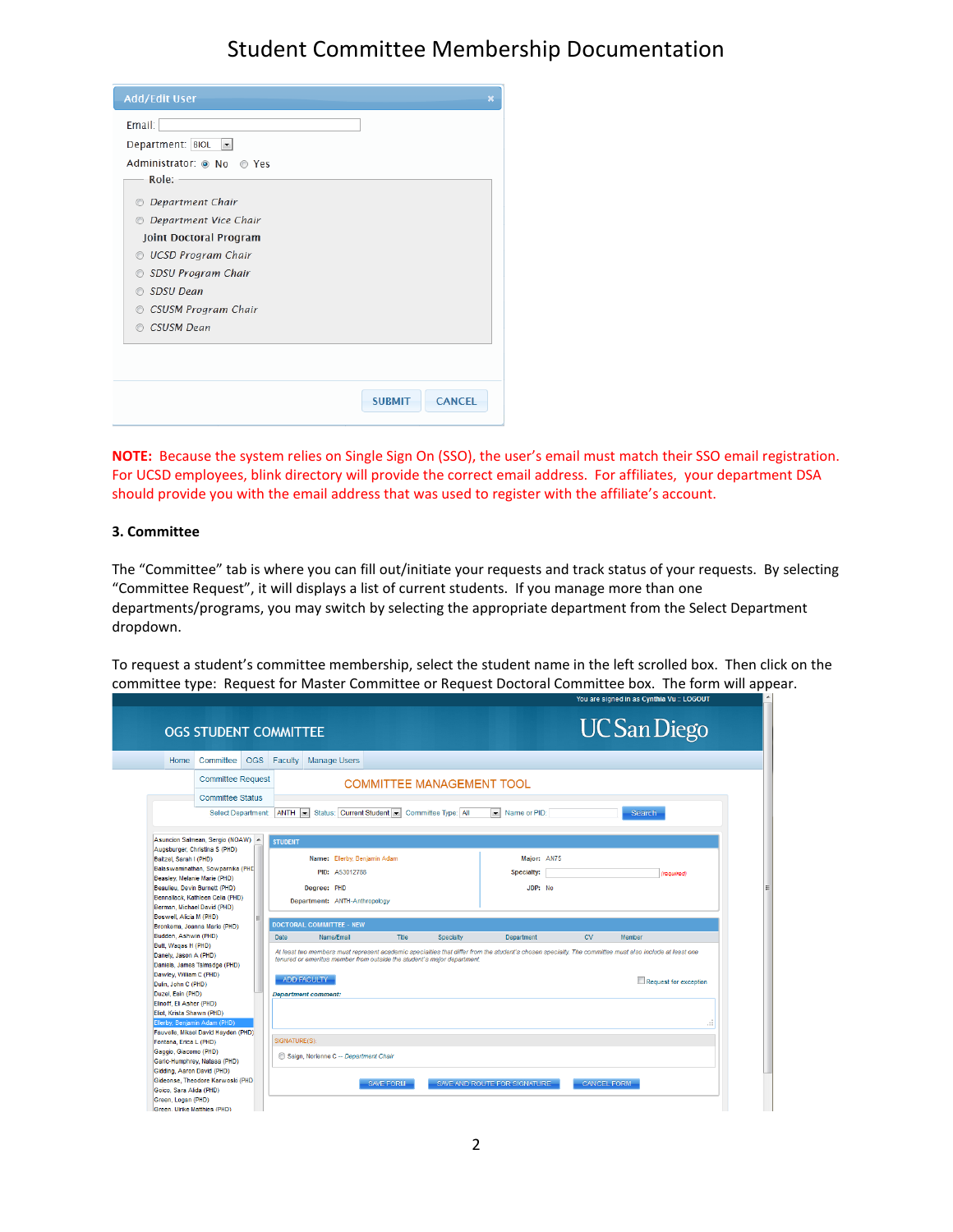Click Add Faculty button, a dialog box will appear. Type name of faculty (Lastname first), the system will display a list of choices (this information is gathered from the campus PPS data warehouse with the faculty current appointments and their department affiliations). Please choose the appropriate name and title and appropriate boxes. If a CV is required, click "Browse" at the CV box to upload CV (pdf only). Click Add to add the faculty information. Continue to add all your committee members.

| <b>ADD DOCTORAL COMMITTEE MEMBER</b>         |                                                                                                     |
|----------------------------------------------|-----------------------------------------------------------------------------------------------------|
| Name:*                                       |                                                                                                     |
| Title:*                                      |                                                                                                     |
| Email:*                                      |                                                                                                     |
| Department: *<br><b>Show Department List</b> |                                                                                                     |
| Academic Specialty:*                         |                                                                                                     |
| Member:*                                     | Member $\vert$ $\vert$                                                                              |
| CV:                                          | <b>Browse</b>                                                                                       |
| * Required.                                  |                                                                                                     |
| degrees only.                                | The Academic Specialty column must be completed for each doctoral committee member for Ph.D. or DMA |
|                                              | <b>CANCEL</b><br><b>ADD</b>                                                                         |

There is also a Department Comment box for you to input any comments.

If the request is an exception, put a check mark next to "Request for exception". A department request comment box will appear; this is your opportunity to enter in the exception request letter on behalf of your committee chair. The committee chair also have the access to this to modify or add the letter before signing.

Once you are done with adding committee members, choose the department chair or vice chair to route for signature. Then you have 3 options:

- 1. Save Form saves the form, you could modify/update at a later time.
- 2. Cancel Form cancels the form and start over
- 3. Save and Route for Signature saves the form, and route for appropriate signatures. The form is final. You can no longer modify the form. Please be sure to check the appropriate boxes to route for signatures before choosing this option.

| <b>Select Department:</b>                                                             | $ANTH$ $\bullet$ | Status: Current Student                      | Committee Type: All                         | Name or PID:<br>$\mathbf{v}$ |                              | Search              |
|---------------------------------------------------------------------------------------|------------------|----------------------------------------------|---------------------------------------------|------------------------------|------------------------------|---------------------|
| Asuncion Salmean, Sergio (NOAW) A                                                     | <b>STUDENT</b>   |                                              |                                             |                              |                              |                     |
| Augsburger, Christina S (PHD)                                                         |                  |                                              |                                             |                              |                              |                     |
| Baitzel, Sarah I (PHD)                                                                |                  | Name: Augsburger, Christina S                |                                             | Maior: AN75                  |                              |                     |
| Balaswaminathan, Sowparnika (PHC)                                                     |                  | PID: A02322037                               |                                             | Specialty: Biological        |                              |                     |
| Beasley, Melanie Marie (PHD)                                                          |                  | Degree: PHD                                  |                                             | JDP: No                      |                              |                     |
| Beaulieu, Devin Burnett (PHD)<br>Bennallack, Kathleen Celia (PHD)                     |                  |                                              |                                             |                              |                              |                     |
| Berman, Michael David (PHD)                                                           |                  | Department: ANTH-Anthropology                |                                             |                              |                              |                     |
| Boswell, Alicia M (PHD)                                                               |                  |                                              |                                             |                              |                              |                     |
| Ξ<br>Bronkema, Joanna Marie (PHD)                                                     |                  | <b>DOCTORAL COMMITTEE - RECONSTITUTION</b>   |                                             |                              |                              |                     |
| Budden, Ashwin (PHD)                                                                  | Date             | Name/Email                                   | Title                                       | Specialty                    | <b>Department</b>            | <b>CV</b><br>Member |
| Butt, Wagas H (PHD)                                                                   |                  | BRENNER SUZANNE A                            | <b>ASSOCIATE</b>                            |                              |                              | CHAIR               |
| Danely, Jason A (PHD)                                                                 | 01/31/2013       | sbrenner@ucsd.edu                            | PROFESSOR-ACAD YR                           | <b>BIOLOGICAL</b>            | ANTHROPOLOGY                 |                     |
| Daniels, James Talmadge (PHD)                                                         |                  |                                              | (100%                                       |                              |                              |                     |
| Dawley, William C (PHD)                                                               |                  |                                              |                                             |                              |                              |                     |
| Dulin, John C (PHD)                                                                   | 01/31/2013       | <b>KAYALI, HASAN</b>                         | <b>ASSOCIATE</b>                            | <b>ANCIENT</b>               | <b>HISTORY</b>               | <b>MEMBER</b>       |
| Duzel, Esin (PHD)                                                                     |                  | hkayali@ucsd.edu                             | PROFESSOR-ACAD YR                           |                              |                              |                     |
| Elinoff, Eli Asher (PHD)                                                              |                  |                                              | (100%                                       |                              |                              |                     |
| Eliot, Krista Shawn (PHD)                                                             | 01/31/2013       | <b>LEVY. THOMAS E</b>                        | PROFESSOR-                                  | <b>ANCIENT</b>               | <b>ANTHROPOLOGY</b>          | <b>MEMBER</b>       |
| Ellerby, Benjamin Adam (PHD)                                                          |                  | tlevy@ucsd.edu                               | <b>ACADEMIC YEAR</b>                        |                              |                              |                     |
| Fauvelle, Mikael David Hayden (PHD)                                                   |                  |                                              | (100%                                       |                              |                              |                     |
| Fontana, Erica L (PHD)                                                                |                  |                                              |                                             |                              |                              |                     |
| Gaggio, Giacomo (PHD)                                                                 | 01/31/2013       | LUFT. DAVID S.                               | <b>PROFESSOR EMERITUS</b>                   | <b>MIDDLE FAST</b>           | <b>HISTORY</b>               | <b>MEMBER</b>       |
| Garic-Humphrey, Natasa (PHD)                                                          |                  | dluft@ucsd.edu                               | (W/O SAL) (0%)                              |                              |                              |                     |
| Gidding, Aaron David (PHD)                                                            |                  |                                              |                                             |                              |                              |                     |
| Gideonse, Theodore Karwoski (PHD)                                                     | 01/31/2013       | MEEKER, MICHAEL E.<br>mmeeker@ucsd.edu       | <b>PROFESSOR EMERITUS</b><br>(W/O SAL) (0%) | <b>MIDDLE EAST</b>           | <b>ANTHROPOLOGY</b>          | <b>MEMBER</b>       |
| Goico, Sara Alida (PHD)<br>Green, Logan (PHD)                                         |                  |                                              |                                             |                              |                              |                     |
| Green, Ulrike Matthies (PHD)                                                          |                  | <b>REASON FOR THE CHANGE:</b>                |                                             |                              |                              |                     |
| Hagerman, Kiri Louise (PHD)                                                           |                  |                                              |                                             |                              |                              |                     |
| Hahn, Lauren D (PHD)                                                                  |                  | Parish has left UCSD                         |                                             |                              |                              |                     |
| Hallman, Heather Spector (PHD)                                                        |                  |                                              |                                             |                              |                              |                     |
| Hanson, Kari Lynne (PHD)                                                              |                  |                                              |                                             |                              |                              |                     |
| Haug, Jordan Ross (PHD)                                                               | SIGNATURE(S):    |                                              |                                             |                              |                              |                     |
| Henner, Kevin (PHD)                                                                   |                  |                                              |                                             |                              |                              |                     |
| Hoenes del Pinal, Eric (PHD)                                                          |                  | DOCTORAL COMMITTEE CHAIR: Brenner, Suzanne A |                                             |                              | <b>Routed for signature</b>  |                     |
| Horton, Caroline F (PHD)                                                              |                  |                                              |                                             |                              |                              |                     |
| Howard, Amanda Jayne (PHD)                                                            |                  | DEPARTMENT CHAIR: Saign, Norienne C          |                                             |                              | <b>Waiting for signature</b> |                     |
| Howland, Matthew David (PHD)<br>Hrvoj Mihic, Branka (PHD)<br>$\overline{\phantom{a}}$ |                  | OGS APPROVED: Dean of Graduate Studies       |                                             |                              | <b>Waiting for signature</b> |                     |
| Total: 95                                                                             |                  |                                              |                                             |                              |                              |                     |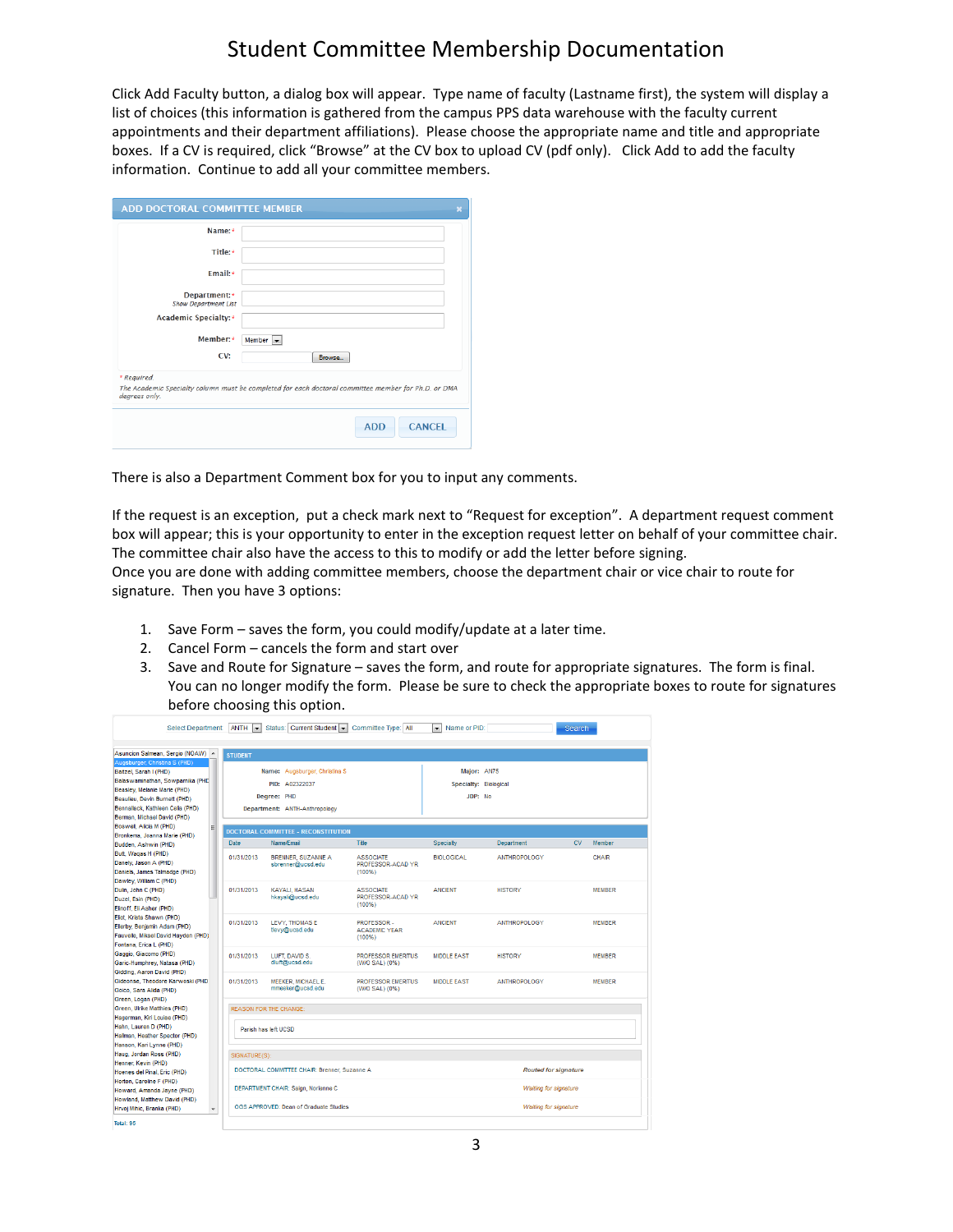"Committee Status" provides status reports of your requests. You can filter your report by selecting the options available with the dropdown boxes.

|                                  |                              |            |                   |                                        |                          |           |                                |                                                          |                                                                         | You are signed in as Cynthia Vu :: LOGOUT                                                   |
|----------------------------------|------------------------------|------------|-------------------|----------------------------------------|--------------------------|-----------|--------------------------------|----------------------------------------------------------|-------------------------------------------------------------------------|---------------------------------------------------------------------------------------------|
|                                  | <b>OGS STUDENT COMMITTEE</b> |            |                   |                                        |                          |           |                                |                                                          |                                                                         | <b>UC</b> San Diego                                                                         |
| Home                             | Committee                    | <b>OGS</b> | Faculty           | Manage Users                           |                          |           |                                |                                                          |                                                                         |                                                                                             |
|                                  |                              |            |                   |                                        |                          |           | <b>COMMITTEE STATUS</b>        |                                                          |                                                                         |                                                                                             |
|                                  |                              |            | Depts: ANTH       | Committee Type: All                    | $\overline{\phantom{0}}$ | Type: New | <b>Search</b>                  | $\overline{\phantom{a}}$<br>Submit Via: All              | Status: Pending<br>$\overline{\phantom{a}}$<br>$\overline{\phantom{a}}$ | 2 student(s) found on this search results.                                                  |
| <b>Student Name</b>              | $\div$                       | <b>PID</b> | Dept<br>$\bullet$ | Comm Type $\triangleq$<br>$\triangleq$ | <b>Type</b>              | ٠         | <b>Status</b><br>$\Rightarrow$ | <b>Overall Status</b>                                    |                                                                         |                                                                                             |
| Daniels, James Talmadge          |                              | A53024867  | <b>ANTH</b>       | Doctoral                               | New                      |           | Pending                        | <b>Department Chair</b><br>OGS                           | Saign, Norienne C<br><b>Dean Of Graduate Studies</b>                    | <b>Routed for signature</b><br><b>Waiting for signature</b>                                 |
| Fauvelle, Mikael David<br>Hayden |                              | A08054406  | <b>ANTH</b>       | Doctoral                               | New                      |           | Pending                        | <b>Committee Chair</b><br><b>Department Chair</b><br>OGS | Levy, Thomas E<br>Saign, Norienne C<br>Dean Of Graduate Studies         | <b>Routed for signature</b><br><b>Waiting for signature</b><br><b>Waiting for signature</b> |

## Click on the student's name will give you the details.

| <b>STUDENT</b> |                                                             |                                        |           |                                             |                             |                 |  |  |
|----------------|-------------------------------------------------------------|----------------------------------------|-----------|---------------------------------------------|-----------------------------|-----------------|--|--|
|                | Name: Daniels, James Talmadge                               |                                        |           | Major: AN75                                 |                             |                 |  |  |
|                | PID: A53024867                                              |                                        |           | Specialty: nn                               |                             |                 |  |  |
|                | Degree: PHD                                                 |                                        |           | JDP: No                                     |                             |                 |  |  |
|                | Department: ANTH-Department of Anthropology                 |                                        |           |                                             |                             |                 |  |  |
|                | <b>DOCTORAL COMMITTEE - NEW</b>                             |                                        |           |                                             |                             |                 |  |  |
| <b>Date</b>    | Name/Email                                                  | Title                                  | Specialty | Department                                  | CV.                         | Member          |  |  |
| 01/31/2013     | ABARBANEL, HENRY<br><b>DON ISAAC</b><br>habarbanel@ucsd.edu | RESEARCH_____ -<br>ACADEMIC YEAR (50%) | YY        | <b>MARINE PHYSICAL</b><br><b>LABORATORY</b> |                             | <b>CHAIR</b>    |  |  |
| 01/31/2013     | ADAMS, JOSEPH A.<br>i2adams@ucsd.edu                        | PROFESSOR-MEDCOMP-A<br>(100%)          | UY        | PHARMACOLOGY                                |                             | <b>CO-CHAIR</b> |  |  |
| 01/31/2013     | ACKERMAN, FARRELL<br>fackerman@ucsd.edu                     | PROFESSOR - ACADEMIC<br>YEAR (100%)    | <b>NN</b> | <b>LINGUISTICS</b>                          |                             | <b>MEMBER</b>   |  |  |
| SIGNATURE:     |                                                             |                                        |           |                                             |                             |                 |  |  |
|                | DEPARTMENT CHAIR: Saign, Norienne C                         |                                        |           |                                             | <b>Routed for signature</b> |                 |  |  |
|                | OGS APPROVED: Dean of Graduate Studies                      |                                        |           | Waiting for signature                       |                             |                 |  |  |
|                |                                                             |                                        |           |                                             |                             |                 |  |  |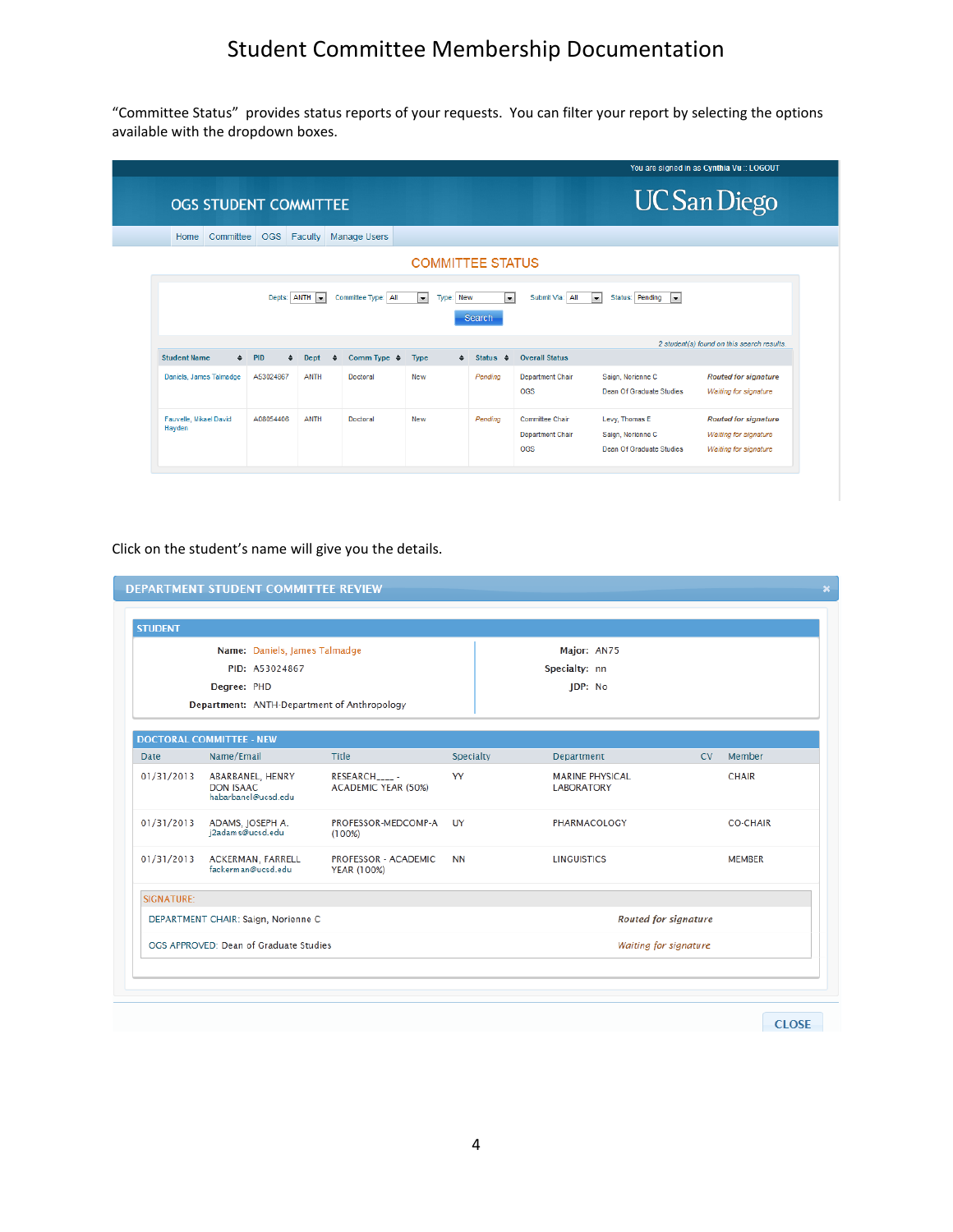### **Signature Routing:**

- 1) New Committee:
	- a) Department Chair or Vice Chair
	- b) OGS
- 2) New Committee with request for exception:
	- a) Committee Chair
	- b) Department Chair or Vice Chair
	- c) OGS
- 3) Reconstitution:
	- a) Committee Chair
	- b) Department Chair or Vice Chair
	- c) OGS
- 4) JDP Committee:
	- a) 2 Program Chairs (one from each institution)
	- b) JDP Dean
	- c) OGS

Automatic email notification will generate according to the hierarchy above. Department graduate coordinator that initiated the request will be copied on all email notifications and all denied requests. All denied requests are available for modification and re-submission.

### **FACULTY PAGE**

Upon successful login, faculty will see a list of their pending and signed forms:

| <b>OGS STUDENT COMMITTEE</b>                                                      |           |            |                             |             |               |      |           |                        |                  | <b>UC San Diego</b> |
|-----------------------------------------------------------------------------------|-----------|------------|-----------------------------|-------------|---------------|------|-----------|------------------------|------------------|---------------------|
| Home                                                                              | Committee | OGS        | <b>Faculty</b> Manage Users |             |               |      |           |                        |                  |                     |
| PENDING LIST (Please click to the student's name on left column to view and sign) |           |            |                             |             |               |      |           | <b>FACULTY</b>         |                  | 1 record(s)         |
| <b>Student Name</b>                                                               |           | $\div$ PID |                             | $\div$ Dept | $\Rightarrow$ | Role | $\bullet$ | Except $\triangleleft$ | <b>Signature</b> |                     |

Click on the student name will display the form for approval: